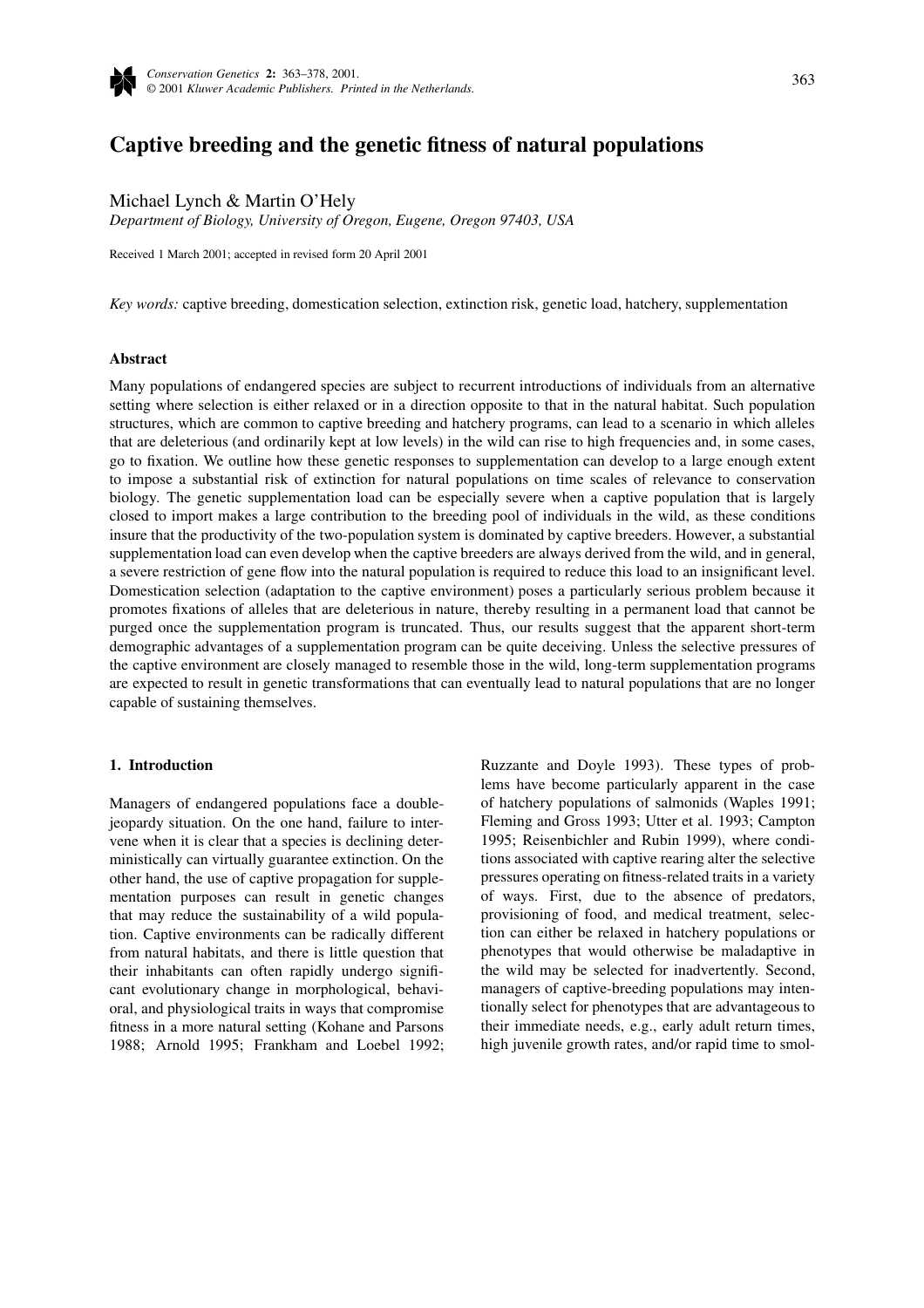tification. Third, captive breeding populations with small genetic effective sizes will enhance the likelihood of accumulation of deleterious alleles by random genetic drift even in the absence of an altered selective environment.

Introgression from a genetically altered captive population can impose a genetic load on the wild population. Our purpose is to investigate whether this load can develop to a high enough level to significantly increase the risk of extinction of natural populations on time scales of relevance to conservation biologists. Three conditions contribute to the build-up of a genetic supplementation load. First, all populations harbor a genetic load from segregating deleterious mutations. Under constant conditions, this load eventually reaches a quasi-steady state value resulting from the balance between mutation, migration, selection, and random genetic drift. In principle, a natural population can recover from an excess segregational load after being isolated from a supplementation program, because beneficial (wild-type) alleles are still present and can be returned to high frequency by natural selection. Second, deleterious mutations can become fixed by random genetic drift in populations that remain sufficiently small over a sufficiently long time. Under these conditions, although an equilibrium load associated with segregating mutations still evolves, the wild population does not attain an equilibrium mean fitness level. Rather, a quasi-steady state rate of loss of fitness results from the recurrent fixation of deleterious alleles, the rate depending on the sizes of the wild and captive populations, the degree of relaxation of selection in captivity, and migration patterns. Third, selection for alleles that are beneficial in captivity but otherwise deleterious in nature can lead to the loss of wild-type alleles even in very large populations. Recovery from both types of fixation load may be difficult, requiring back or compensatory mutations or the replenishment of adaptive alleles from exogenous sources.

To explore the quantitative significance of these problems, we will consider the general situation in which two partially connected populations, one in the native setting and the other in captivity, are exposed to different selection regimes. This type of population structure covers a number of scenarios of practical significance with different motivations. For example, gene flow may be intentional and bidirectional, as in the case of augmentation programs whose goal is to increase the size of the wild population to a level that permits harvesting of the excess resource. A

central question in this case is whether such management is consistent with long-term self-sustainability of the naturally breeding population. Alternatively, gene flow may be inadvertent and unidirectional, as with escapes from aquaculture programs in coastal waters. Because such programs often involve the use of stock specifically bred for attributes that enhance production in a captive setting, this type of gene flow may be especially harmful to the fitness of the recipient wild population. Our goal is to use population-genetic principles to develop a theoretical framework for the genetic impact of these and other types of migration structure on the genetic fitness of the natural population. The definition of natural (or wild) population becomes blurred in the face of recurrent gene flow from a captive population, and we operationally define it to be the population of individuals breeding in nature, regardless of previous ancestry.

Although there are substantial technical challenges in developing a quantitative theory for the genetics of two-population systems, where possible we have attempted to reduce our results to formulations that depend largely on parameters that are directly measurable and/or under the potential control of population managers, e.g., rates of gene flow, degree to which selection is altered in captivity, and relative sizes of the wild and captive populations. We will first evaluate the magnitude of the transient supplementation load that is likely to result from an increase in segregating mutations, and then consider the more permanent load resulting from fixations. In addition, we will provide some results on the time scales for the development of increased genetic load following the establishment of a supplementation program and for purging the load when such a program is ended.

Previous work on these topics has been limited. Byrne et al. (1992) attempted to model the genetic effects of hatcheries, but their model assumed that the summed genetic effects could be treated as a single locus, a rather unrealistic situation. Ryman and Laikre (1991), Waples and Do (1994), and Ryman et al. (1995) considered the influence of supplementation on the genetic effective size of a population *(N)*, the implicit assumption being that population fitness is likely to be compromised in populations with low *N*. However, as we will show below, maximization of the effective size of a subdivided population does not necessarily minimize the genetic supplementation load. Adkison (1994) considered the consequences of gene flow on the evolution of a quantitative trait in a population subdivided into captive and wild breeding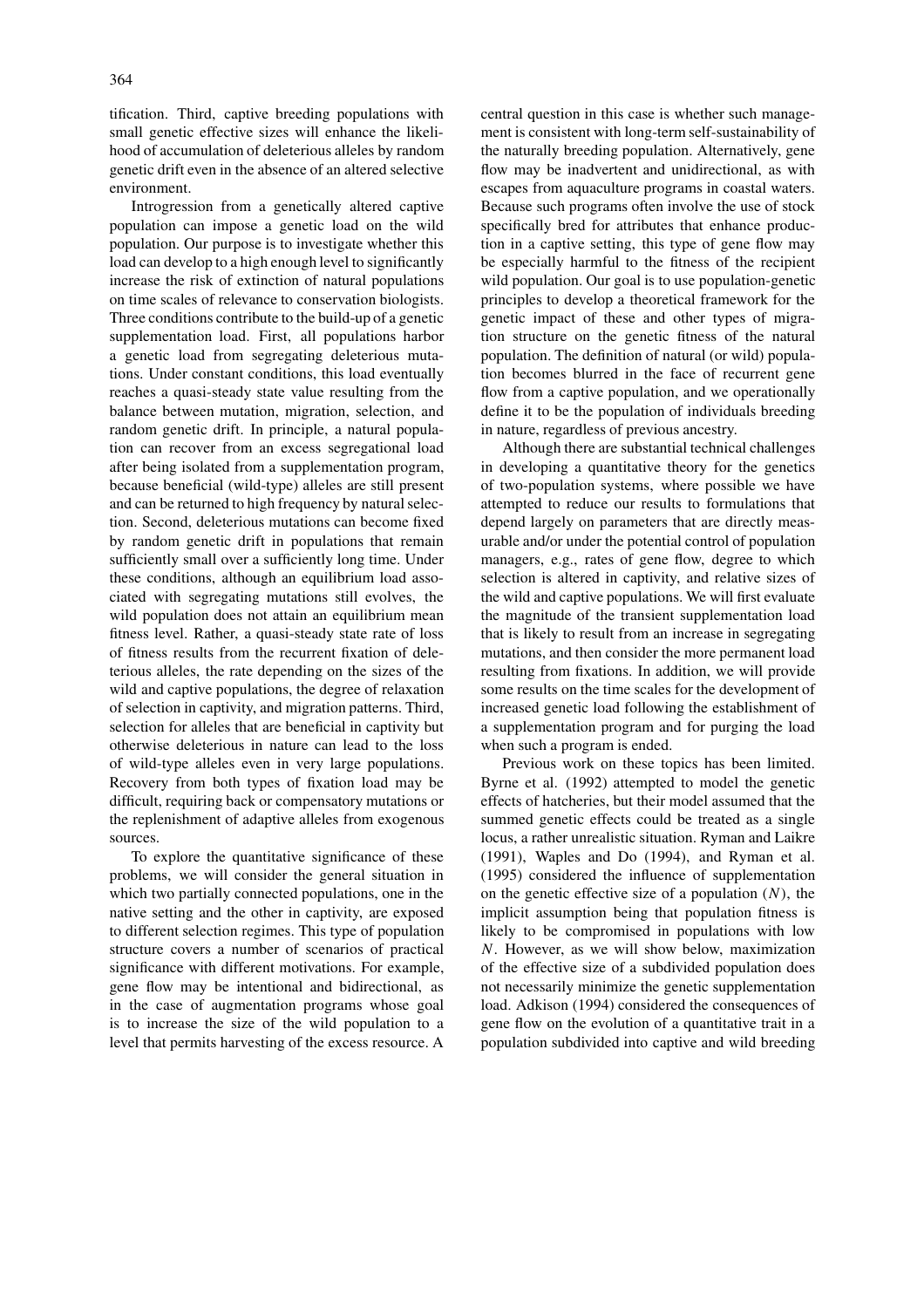pools, an issue that was taken up subsequently by Ford (in press). Some of the results from these latter two studies parallel those reported herein, although the analyses involving quantitative traits under optimizing selection are focused on genes with conditionally deleterious effects and assume populations that are effectively infinite in size.

### **2. The equilibrium supplementation load**

Throughout, we will assume that individual fitness is a multiplicative function of the allele-specific fitnesses (within and between loci) and that the deleterious effects of mutant alleles are the same at all loci. Individual fitness in the wild,  $(1-s)^k$ , is then fully characterized by the number of deleterious alleles carried by the individual *(k)* and the reduction in fitness per mutation *(s)*. This type of fitness function assumes an absence of epistatic fitness effects across loci, and with the small selection coefficients that we employ, the fitness effects of alleles within loci behave in an essentially additive fashion. To allow for reduced effects of deleterious mutations, individual fitness in the captive environment is defined to be  $(1 - \theta s)^k$ , with  $\theta = 0$ implying complete relaxation of selection. The order of events in the life cycle is assumed to be: mutation, followed by random mating, then selection, and finally migration. New mutations are assumed to be Poisson distributed among individuals, with *u* being the rate of mutation from a wild-type to a deleterious allele, and the rate of back-mutation being assumed to be negligible.

The fractions of breeders in the captive and wild populations that are derived from the home site are defined by the retention coefficients  $r_c$  and  $r_w$ , with  $(1 - r_c)$  and  $(1 - r_w)$  denoting the fractions of breeders that are immigrants from the alternative sites (Figure 1). It should be noted that the retention coefficients are functions of population sizes and productivities, which in turn can depend on genetic influences on fitness. Suppose, for example, that the number of adults breeding in captivity and in the wild are  $N_c$  = 100 and  $N_w$  = 200 respectively, with  $r_c$  = 0.5 and  $r_w = 0.3$ . This implies that 50 of the 100 individuals breeding in captivity are born in captivity and 50 come from the wild, and that 60 of the 200 wild breeders are derived from the wild and 140 from captivity. To fulfill such conditions, the 100 captive individuals must contribute 190 adults to the next generation,

 $r_c$ 

*Figure 1.* The migration scheme. *rc* is the fraction of captive breeders that were born in captivity, and  $r_w$  is the fraction of wild breeders that were born in the wild. The populations need not be equal in size.

1- $r_c$ 

while the 200 wild individuals must contribute only 110.

We first assume that both the captive and wild populations are sufficiently large that random genetic drift is of negligible significance. Under these conditions, deleterious alleles are not expected to go to fixation within the time frame of consideration, so the full genetic impact of the captive population derives from the magnified load resulting from inflated frequencies of segregating deleterious mutations. Given constant mutation and migration rates, a mutation-selectionmigration equilibrium will then exist for the distribution of deleterious mutations carried by individuals, and this will define the equilibrium mean fitness of the populations in the two settings. Our initial results make no assumptions about the constancy of population sizes, so long as the minimum sizes are large enough to reduce the force of genetic drift to a negligible level. However, as noted above, population sizes may dictate the realizable bounds on the retention coefficients.

An important consideration with respect to the genetics of two-population systems is the degree of gametic-phase disequilibrium that inevitably results from restricted migration. Members of a captive population under relaxed selection are expected to carry deleterious alleles at multiple loci, and the efficiency of purging of such mutations after their export to the wild will depend on the degree to which they remain associated with each other. Positive associations magnify the efficiency with which deleterious alleles are removed because the carriers of such alleles have lower fitness than under random association. We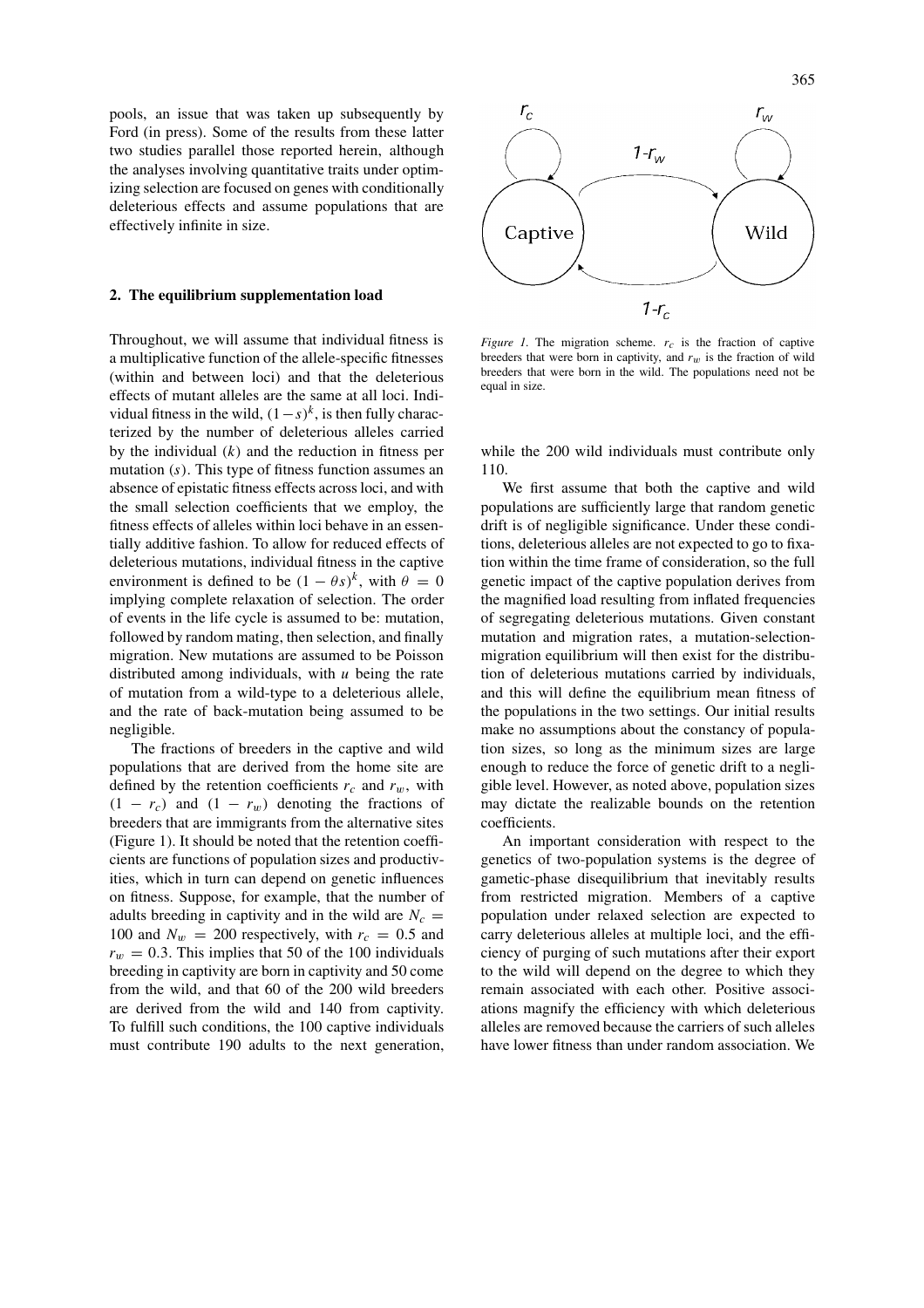may then anticipate that the magnitude of the supplementation load will increase with increasing levels of recombination.

We have developed an analytical framework for the evolution of fitness in subdivided populations that fully accounts for linkage disequilibrium (O'Hely, in prep.), which we refer to as the Poisson-mixture approach, but the details are quite technical. Rather than present this method, we will describe results under the assumption of free recombination and gametic-phase equilibrium within both the captive and wild populations. The first assumption is a reasonable approximation for most multi-locus characters because most pairs of loci will lie on different chromosomes (with *x* chromosomes of equal length, the probability that a pair of random genes lies on the same chromosome is  $1/x$ ). Although the assumption of gametic-phase disequilibrium is certainly violated, it yields some relatively simple analytical expressions for the upper bound on the expected supplementation load, and work that we will report elsewhere (O'Hely, in prep.) demonstrates that these expressions overestimate the true load by no more than a few per cent, justifying their use for our purposes.

For an arbitrary locus, let  $q_c(t)$  and  $q_w(t)$  denote the frequencies of the wild-type allele in the captive and natural populations at time *t*, with  $1 - q_c(t)$  and  $1 - q_w(t)$  denoting the frequencies of the alternative (deleterious) allele. Letting  $W_c(t)$  and  $W_w(t)$  denote the mean locus-specific fitnesses in the two populations, it can then be shown using standard approaches that after a generation of mutation, selection, and migration,

$$
q_c(t+1) = (1-u)\left[\frac{r_c q_c(t)}{\sqrt{W_c(t)}} + \frac{(1-r_c)q_w(t)}{\sqrt{W_w(t)}}\right], (1a)
$$
  

$$
q_w(t+1) = (1-u)\left[\frac{r_w q_w(t)}{\sqrt{W_w(t)}} + \frac{(1-r_w)q_c(t)}{\sqrt{W_c(t)}}\right], (1b)
$$

with

$$
W_c(t) = [1 - \theta s (1 - q_c(t))]^2,
$$
  
\n
$$
W_w(t) = [1 - s (1 - q_w(t))]^2.
$$

Although the equilibrium allele frequency,  $q_w$ , can be obtained from Equations (1a,b), the general form of the resulting expression is complex and not very revealing. However, a number of relevant special cases reduce to a simple form.

# 2.1 *Complete relaxation of selection in captivity*

There are several plausible situations in which a captive population may be essentially released from the pressures of natural selection. For example, in most captive breeding programs, including hatcheries, every effort is made to minimize losses to predators and disease and to eliminate problems with food and mate acquisition. In addition, many captive breeding programs involving endangered species attempt to equalize the contributions of all members of the captive population to future generations (Lacy 1989; Allendorf 1993; Ballou et al. 1995). Although the desired outcome of such a breeding design is the maximization of effective population size, minimization of the loss of genetic variation, and avoidance of domestication selection, there is a significant genetic cost to equalizing family sizes – the complete elimination of the among-family component of selection.

When selection is relaxed completely in the captive environment  $(\theta = 0)$ , the equilibrium mean locusspecific fitnesses are  $W_w = [1 - s(1 - q_w)]^2$  and  $W_c = 1$ . In addition, it can be shown that the fraction of the time that an allele spends in the wild environment is  $\omega = (1 - r_c)/(2 - r_c - r_w)$ . The solution of Equations (1a,b) can then be expressed as

$$
q_w \simeq 1 - \frac{u}{\omega s},\tag{2a}
$$

and

$$
W_w \simeq [1 - (u/\omega)]^2. \tag{2b}
$$

Assuming global gametic-phase equilibrium over all loci, the mean equilibrium fitness of the wild population simplifies to

$$
\widetilde{W}_w \simeq e^{-U/\omega}.\tag{3}
$$

where *U* is the genomic deleterious mutation rate, i.e., the sum of 2*u* over all loci. Thus, when selection is completely relaxed in captivity, the mean equilibrium fitness of the wild population decreases with increasing genomic mutation rate and increases with the fraction of time that an allele spends in the wild. For a closed wild population  $(r_w = 1)$ ,  $\widetilde{W}_w$ *e*−*<sup>U</sup>* , a well-known result (Haldane 1937; Bürger and Hofbauer 1994).

Rewriting Equation (3) as  $\widetilde{W}_w = e^{-U}(1 - \widetilde{L}_s)$ ,  $\widetilde{L}_s$  then defines the fractional reduction of fitness in the wild population caused by regular supplementation from a captive population. Rearranging,  $\tilde{L}_s =$  $1 - e^{U} \widetilde{W}_w$ , showing that when selection is absent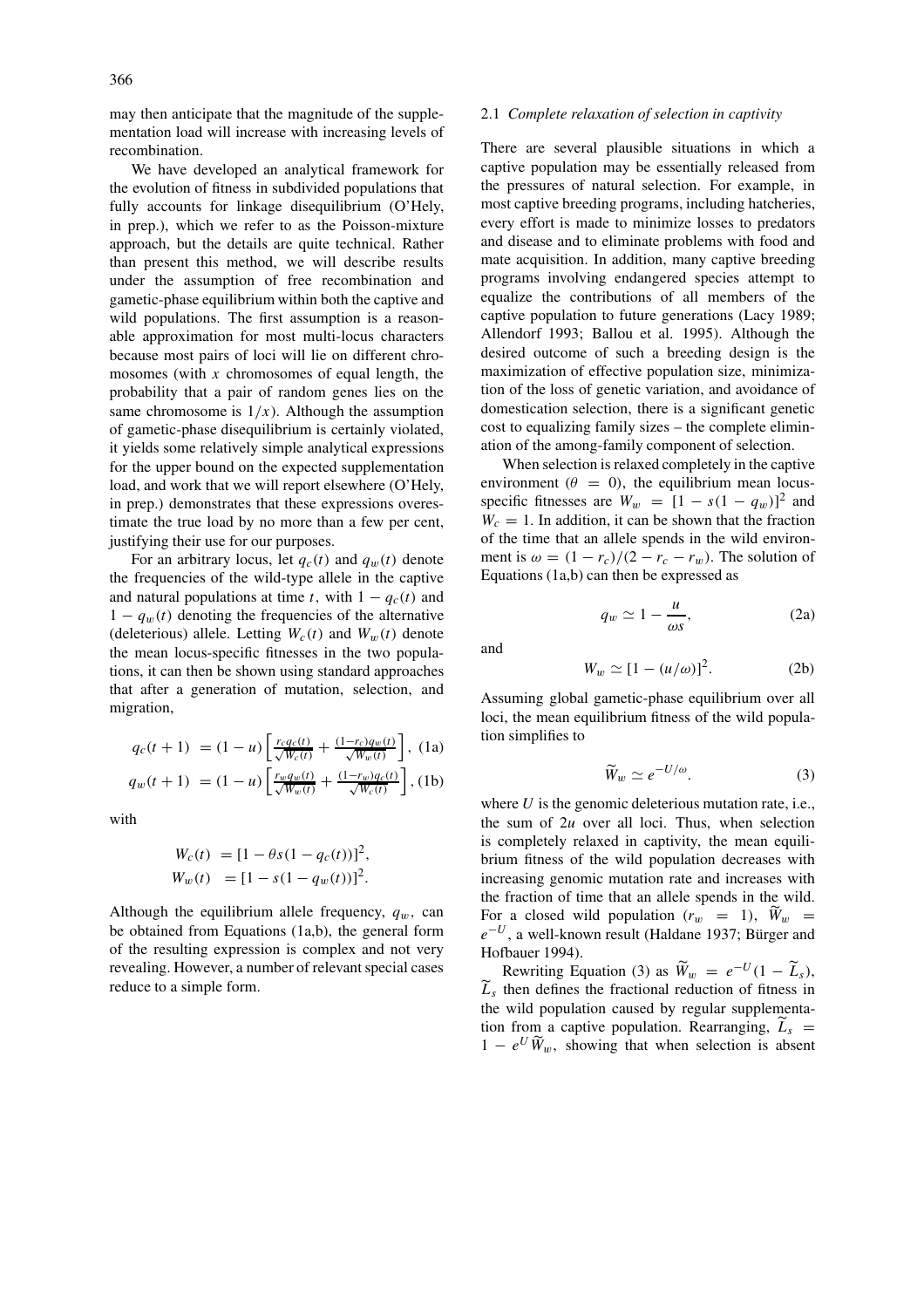in captivity, the equilibrium supplementation load is a simple function of three observable parameters *(U,*  $r_w$ , and  $r_c$ ),

$$
\widetilde{L}_s = 1 - e^{-U(1-\omega)/\omega}.\tag{4}
$$

Because the equilibrium frequency of a deleterious allele is inversely proportional to *s* (from Equation 2a), whereas the reduction in fitness is directly proportional to *s*, the supplementation load is entirely independent of the selection coefficient. This is a useful result because *s* is ordinarily quite difficult to estimate. The genomic deleterious mutation rate, *U*, appears to fall in the range of 0.1 to 1.0, with the likely value for vertebrates being closer to 1.0 (Lynch et al. 1999).

The behavior of  $\overline{L}_s$  when  $\theta = 0.0$ , given by the bold lines in Figure 2, illustrates several points. First, when the captive population is completely selfsustaining and closed to import  $(r_c = 1)$ , the equilibrium load in the wild population is equal to one, regardless of the mutation rate, provided there is some gene flow to the wild  $(r_w \neq 1)$ . This occurs because with no import from the wild, a captive population under relaxed selection builds up a load of deleterious mutations without limit, and even a small amount of gene flow eventually drives the fitness of the wild population to zero. Second, when both populations contribute equally to the breeding pools in both settings  $(r_w = r_c = 0.5)$ ,  $\tilde{L}_s = 1 - e^{-U}$ . Thus, even with free and equal gene flow between both populations, a load is imposed due to the fact that half of deleterious alleles are free from selection each generation. With  $U = 1$ , the resultant load is an expected 63% loss of fitness in the wild population. Third, when the captive population relies entirely on imports from the wild  $(r_c = 0)$ , such that no lineage spends consecutive generations in captivity, the load is minimized, but still can be appreciable, declining nearly linearly from  $1 - e^{-U}$  when  $r_w = 0$  to zero when  $r_w = 1$ .

# 2.2 *Intermediate levels of selection in captivity*

The preceding results assume the extreme case of complete relaxation of selection in captivity. A more likely situation is one in which the deleterious effects of mutant alleles are only partially masked in the captive environment  $(0 < \theta < 1)$ . We have found no tractable equilibrium solutions for Equations (1a,b) for this mathematically challenging situation. However, a simple solution is possible for the extreme case in which the captive population is closed  $(r_c = 1)$  and the wild population is entirely derived from captive

propagation  $(r_w = 0)$ , i.e., no individuals born in the wild survive to breed in the natural environment. Such conditions represent a reintroduction program in which the transplants routinely fail to survive (not necessarily for genetic reasons), and provided  $\theta > 0$ , the mean equilibrium fitness expressed in the captive environment will then equal that expected for a single population in selection-mutation balance, *e*−*<sup>U</sup>* . This implies an average of  $U/(\theta s)$  mutations carried per individual and an equilibrium load on the wild population of

$$
\widetilde{L}_s = 1 - e^{-U(1-\theta)/\theta}.\tag{5}
$$

With  $U = 1.0$ , for  $\theta = 0$ , 0.2, 0.4, 0.6, 0.8 and 1.0 respectively, Equation (5) yields  $\bar{L}_s = 1.00, 0.98$ , 0.78, 0.49, 0.22, and 0.00 (given as the intercepts in the upper left panel of Figure 2).

A more complicated solution for the case of a closed captive-breeding population  $(r_c = 1)$  that allows for any  $r_w$  yields an equilibrium fitness for the wild population of

$$
\widetilde{W}_w = e^{-\frac{U}{\theta} \left( \frac{1 - r_w(1 - \theta s)}{1 - r_w(1 - s)} \right)}.
$$
\n
$$
(6)
$$

with the load again being defined as  $L_s = 1 - e^U \widetilde{W}_w$ . As can be seen from Figure 2 (upper left), when the captive population is closed to import, the load on the wild population is nearly independent of the degree of purity of the wild population provided  $r_w < 0.9$ . Thus, for situations in which the wild population of a species experiences significant gene flow from a closed captive population, substantial build-up of genetic load can be expected even if selection against deleterious alleles is moderately high in captivity.

For more general conditions in which  $r_c < 1$  and *θ >* 0, we used the Poisson-mixture approach to obtain the equilibrium supplementation loads given in Figure 2. However, a very useful approximation applies provided  $r_c < 0.8$  or so,

$$
\widetilde{L}_s \simeq (1 - \theta) \left( 1 - e^{-U(1 - \omega)/\omega} \right). \tag{7}
$$

Recalling Equation (4), this shows that for an arbitrary level of selection in captivity  $(\theta)$ , the equilibrium supplementation load is approximately  $(1 - \theta)$ of that when selection is absent in captivity, again demonstrating that a substantial load is expected even with moderate selection in captivity, particularly if the captive population contributes significantly to the breeding stock in the wild (small  $r_w$ ).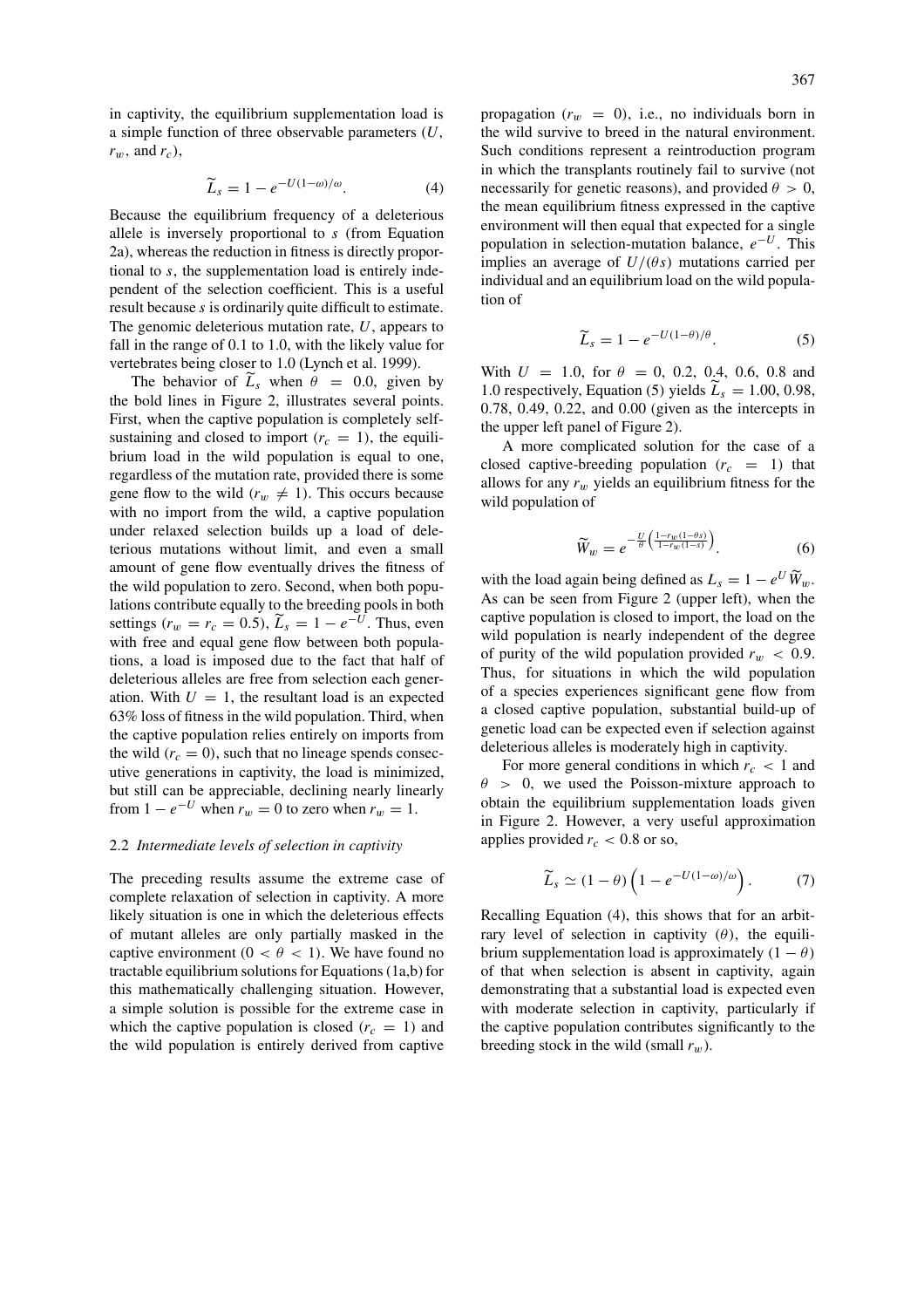

Fraction of Wild-born Breeders in Wild Population,  $r_w$ 

*Figure 2.* The equilibrium supplementation load as expressed in the natural environment, with effectively infinite sizes. Each panel provides results for a specific value of  $r_c$ , where  $r_c = 1$  denotes a captive population for which the breeders are always born in captivity and  $r_c = 0$ denotes a captive population for which the breeders are always born in the wild. Within each panel, the curves of increasing height denote results for decreasing selection in captivity, with  $\theta = 0$  denoting completely relaxed selection. Note that when  $r_c = 1$  and  $\theta = 0$ , the load is equal to one for all  $r_w$ . When  $r_c = 1$ , there is a slight dependency of the load on the selection coefficient *(s)* when  $r_c > 0.9$ , and we assumed  $s = 0.025$ . In all cases, the genomic deleterious mutation rate  $(U)$  is assumed to equal 1.0.

# 2.3 *Time to acquire the equilibrium supplementation load*

On what time scales are the equilibrium supplementation loads that we have outlined likely to be approximated? To obtain insight into this matter, we consider a base wild population with deleterious-allele frequencies assumed to be in mutation-selection balance (the numbers of deleterious mutations per individual being Poisson distributed with expectation *U/s*) and assume free recombination between all pairs of loci. An analytical approximation to the asymptotic approach to the new equilibrium load can then be obtained by noting that the effect of a supplementation program is to increase the equilibrium number of mutations per individual from  $U/s$  to approximately  $U/s_e$ , where

$$
s_e = s[\omega + \theta(1 - \omega)] \tag{8}
$$

is the effective selection coefficient against a deleterious allele experiencing the subdivided population structure (As a check on the validity of this approach, we note that defining  $\widetilde{W}_w = e^{-Us/s_e}$  yields results that

are essentially identical to those in Figure 2, provided  $r_c \leq 0.8$ ). It can be shown that the deviation between initial and final equilibrium number of mutations is reduced by a fraction *(*1−*se)* per generation, and using this relationship, the expected number of generations for the supplementation load to reach a fraction *P* of its final equilibrium level is found to be

$$
t_a = \frac{\ln\{[\ln(1 - P\widetilde{L}_s)] / [U((s/s_e) - 1)] + 1\}}{\ln(1 - s_e)}.
$$
 (9)

To obtain more precise insight into this matter, we also used the Poisson-mixture approach, again starting with a base population with deleterious-allele frequencies assumed to be in mutation-selection balance, and iterating the two-population system with free recombination between all pairs of loci to generate the progressive change in the distribution of mutation numbers per individual. Because the results obtained by the Poisson mixture approach were in excellent agreement with this analytical approximation, we only present the latter.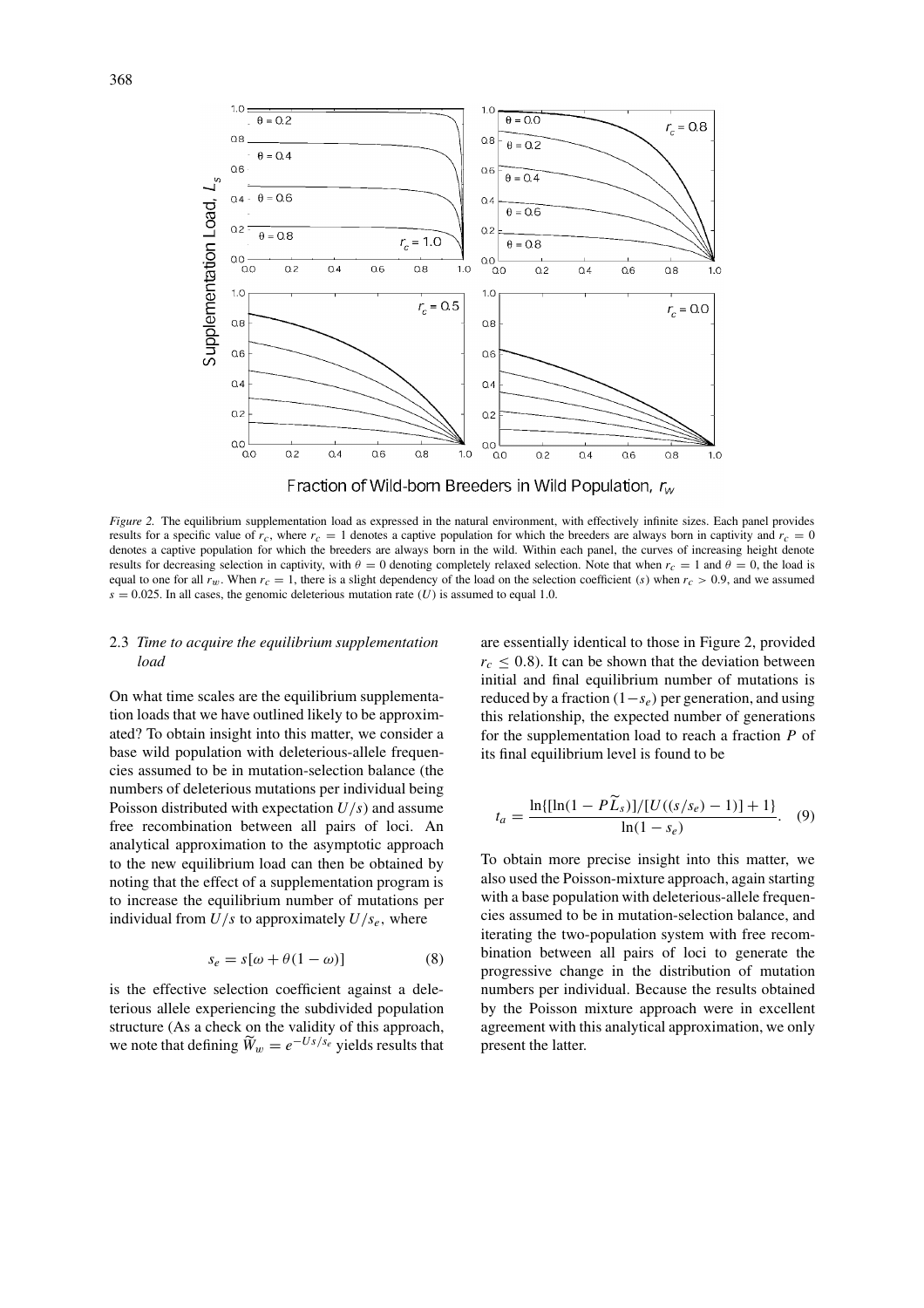For unconditionally deleterious alleles, the supplementation load approaches its equilibrium level at a rate that depends on the degree of gene flow between captive and wild populations  $(r_c \text{ and } r_w)$  and on the extent to which selection is relaxed in captivity  $(\theta)$ , but for the most part, this dependence is quite weak (Figure 3). Generally speaking, 50% of the equilibrium supplementation load is typically reached within 10 to 20 generations, with the time to achieve 90% of the equilibrium being on the order of four-fold longer. Not very visible in Figure 3 is the fact that at very high  $r_c$  and very low  $\theta$  (a nearly closed captive population with very relaxed selection), the times to attain the equilibrium load drop precipitously.

# 2.4 *Time to purge the equilibrium supplementation load*

Supplementation programs are sometimes viewed as temporary mechanisms to restore a natural population to a large enough size that the risk of extinction from demographic or environmental stochasticity is reduced to a low level (although few such programs have actually achieved this goal). The enhanced productivity of the captive population can yield a temporary boost in the size of a wild population despite the accumulation of a genetic supplementation load, and not until after elimination of the supplementation program will the accumulated genetic load be revealed as a reduction in the replacement rate of the natural population. Under the assumption that the system has initially evolved to its equilibrium fitness properties under supplementation, we now evaluate the time scale necessary for the recovery to wild-type fitness once the captive breeding program is ended.

In general, we expect the time to recovery to be somewhat faster than the time to acquisition of the segregational load, as the former occurs at the rate *s* (the magnitude of selection in the pure wild environment) whereas the latter occurs at the lower rate *se*. For the case in which selection is relaxed completely in captivity, Equations (1a,b) can be solved explicitly to yield the number of generations required for recovery to a fraction *P* of the expected equilibrium fitness in the absence of supplementation,

$$
t_r \simeq -\frac{1}{s} \ln \left( \frac{s - \left[ (\ln P)/U \right]}{s + \left[ \omega / (1 - \omega) \right]} \right). \tag{10a}
$$

A more general approximation that allows for some selection in captivity can be derived from the Poissonmixture approach,



*Figure 3.* The time to achieve 50% (upper panel) and 90% (lower panel) of the equilibrium supplementation load for the situation in which all deleterious alleles segregating in the initial wild population are either mildly deleterious or neutral in captivity (i.e., there is no antagonistic selection). The base population is assumed to be in selection-mutation balance, with a genomic deleterious mutation rate  $U = 1$  and selection against heterozygous and homozygous mutations being 0.05 and 0.10 respectively. All loci are assumed to be freely recombining. Within each panel, the uppermost set of results denotes completely relaxed selection in captivity  $(\theta = 0)$ , and the descending sheets of results apply to increasing levels of *θ* in increments of 0.1.

$$
t_r \le -\frac{1}{s} \ln \left( \frac{\ln P}{U(1-s) + \ln \widetilde{W}_w} \right),\tag{10b}
$$

where  $\widetilde{W}_w$  is defined as above. The results show that it can take several dozens of generations for a population to recover a substantial proportion of wild-type fitness, particularly if the captive population has contributed substantially to the natural breeding population in the past (small  $r_w$ ) (Figure 4).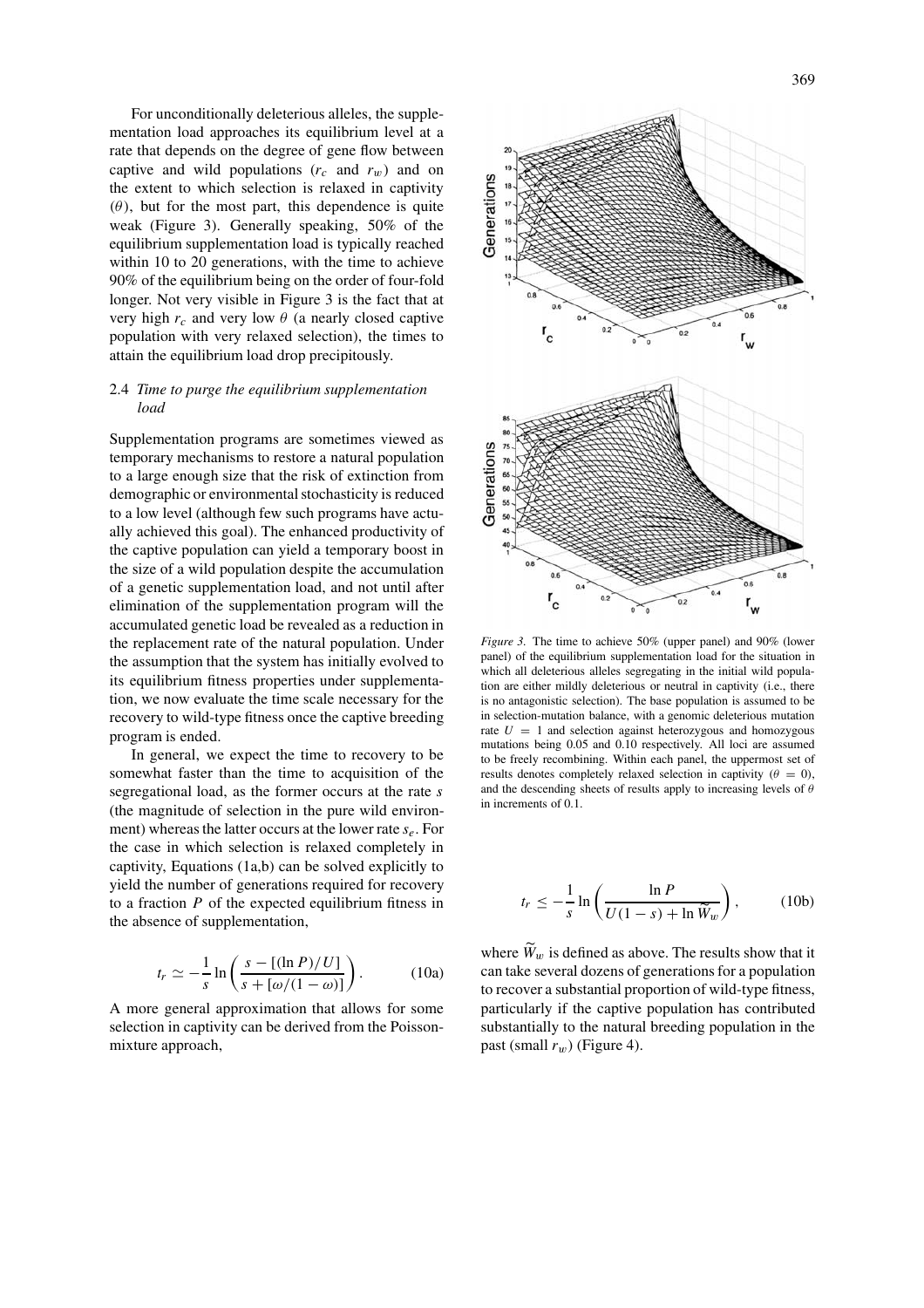

Fraction of Wild-born Breeders in Wild Population,  $r_{w}$ 

*Figure 4.* The time for recovery to a proportion *P* of original wild-type fitness after release from exposure to a captive breeding program. The solid lines refer to situations in which selection is relaxed completely in captivity and were obtained from Equation (15a). The dashed lines refer to situations in which selection is relaxed by 50% in captivity and were obtained by use of Equation (15b), with Equation (7) being used to approximate the equilibrium fitness in the presence of a captive population. These solutions assume a selection coefficient of  $s = 0.025$ ; a two-fold increase or decrease in *s* would, respectively, decrease or increase the recovery times by approximately a factor of two. Bold lines denote 90% recovery, while thin lines denote 50% recovery. Note that where the recovery time is zero, the equilibrium fitness of the wild population in the presence of a captive population is greater than the recovery goal. For the case in which  $r_c = 1$  and  $\theta = 0$  (upper left panel), the equilibrium wild-population fitness converges to zero, so the expected recovery time is infinite (so not shown).

# **3. Antagonistic selection in the captive environment**

Alleles that are deleterious in nature may sometimes be selectively advantageous in the captive setting. For example, certain feeding, social, or predatoravoidance behaviors that are energetically costly but essential in nature may be disadvantageous in captivity (Reisenbichler and McIntyre 1977). Such antagonistic (or domestication) selection can magnify the load on a natural population considerably, as mutant alleles that contribute to low fitness in the wild may be actively promoted, and even driven to fixation, by selection in captivity.

Here we assume additive gene action such that the three genotypes at a diallelic locus have fitnesses of 1,  $1 - s$ , and  $1 - 2s$  in the wild population, but  $1 - 2\alpha s$ ,  $1 - \alpha s$ , and 1 in the captive population, with  $\alpha \geq 0$  being a measure of the magnitude of reversal in the selective advantage of an allele in captivity that is otherwise deleterious in nature. Implicit in

this approach is the assumption that the deleterious effects of such alleles are expressed through quantitative traits involving morphology and/or behavior. Following Eyland (1971), the dynamics of allelefrequency change under this model can be described, to first order in *s*, as

$$
q_c(t + 1) = q_c(t) + (1 - r_c)[q_w(t) - q_c(t)] +
$$
  
\n
$$
s\alpha q_c(t)[1 - q_c(t)] + s(1 - r_c)
$$
  
\n
$$
\{q_w(t)[1 - q_w(t)] - \alpha q_c(t)[1 - q_c(t)]\},
$$
  
\n
$$
q_w(t + 1) = q_w(t) + (1 - r_w)[q_c(t) - q_w(t)] +
$$
  
\n
$$
sq_w(t)[1 - q_w(t)] + s(1 - r_w)
$$
  
\n
$$
\{\alpha q_c(t)[1 - q_c(t)] - q_w(t)[1 - q_w(t)]\}.
$$

These formulae ignore mutation, which we regard as a second-order effect for the time scale under consideration, under the assumption that domestication selection generally involves the promotion of rare alleles segregating in the natural population.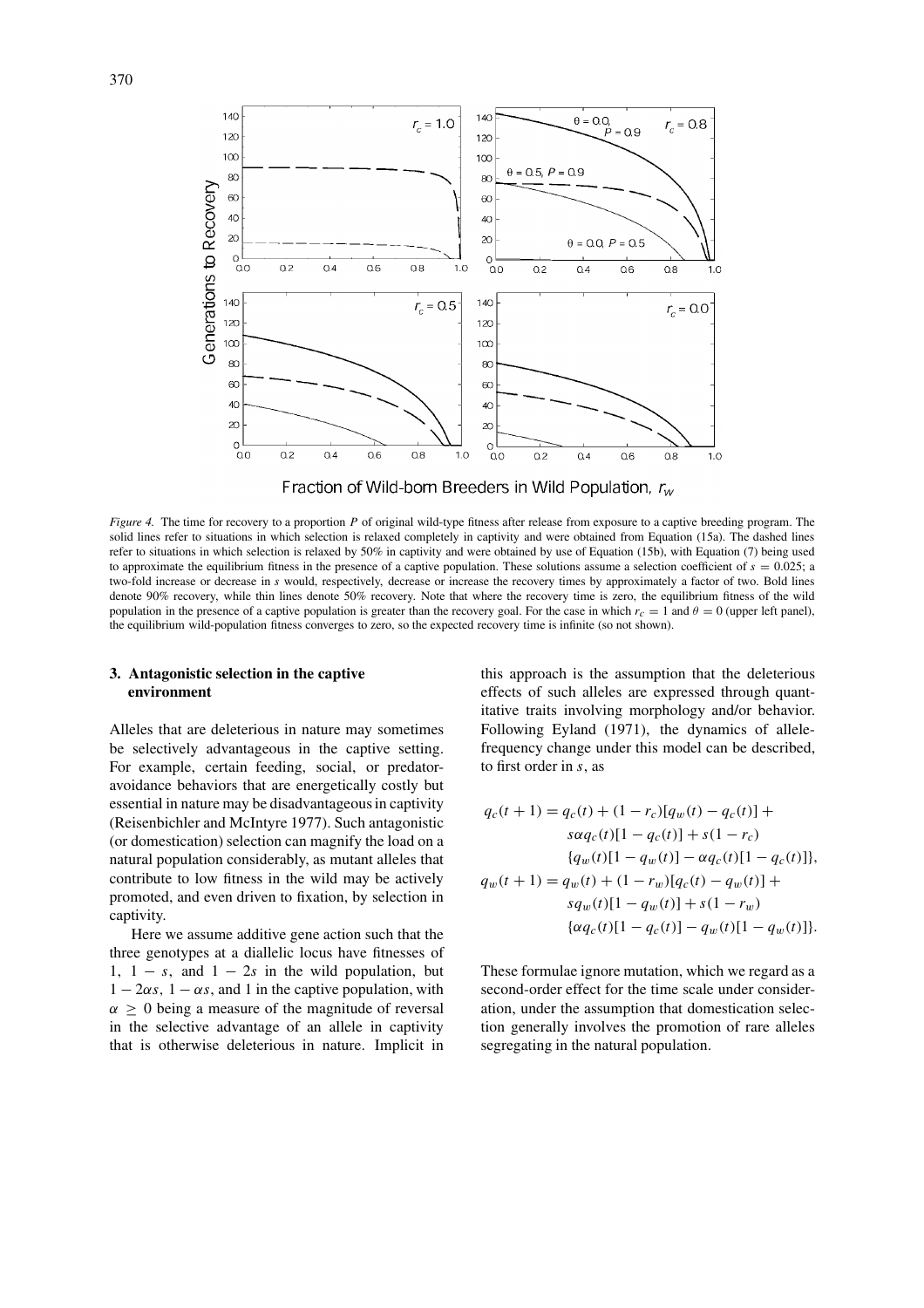There are three possible outcomes under this model. First, if the selective advantage experienced during the time that a gene spends in captivity is sufficiently low, the allele with deleterious effects in nature will be kept at a frequency not significantly greater than that at the outset. Second, a balance may be struck between the opposing forces of selection in nature and captivity, raising the frequency of the allele to a higher level in the wild population than expected under pure mutation-selection balance. Third, if the strength of selection in captivity is sufficiently high, the allele will be driven to fixation despite its disadvantages in the wild. Using standard techniques, but with considerable algebra, it can be shown that the requirements for the maintenance of a balanced polymorphism by antagonistic selection (the second possible outcome) are

$$
\frac{1 - r_c}{1 - r_w - s|1 - r_w - r_c|} < \alpha < \frac{1 - r_c}{1 - r_w + s|1 - r_w - r_c|}. \tag{11}
$$

Because we typically expect *s* to be quite small (on the order of 0.1 or smaller), the right and left sides of this inequality are nearly equal, implying that these conditions are quite stringent. This simple result indicates that the key determinant of whether an antagonistically selected allele will go to fixation is the ratio of the time spent in the wild to that spent in captivity,  $(1 - r_c)/(1 - r_w) = \omega/(1 - \omega)$ . If  $\alpha$  exceeds this ratio by even a moderate amount, the disadvantageous effects of an allele in nature will be offset by its advantages in captivity, and the allele will move towards fixation, eventually resulting in a permanent fitness loss in the wild.

To incorporate antagonistic selection into our expressions for the genetic supplementation load, it is necessary to partition the genomic deleterious mutation rate into components related to the classes of mutations with different expected fates. To simplify the presentation, we will consider the situation in which there are only two classes of mutations (distinguished by the subscripts  $+$  and  $-$ ), the first representing unconditionally deleterious mutations (arising at the rate of *U*− per genome per generation, and kept at equilibrium frequencies defined by selection-mutation balance) and the second representing antagonistically selected mutations (arising at the rate of  $U_{+}$ , and driven towards fixation in the presence of supplementation). Under these conditions,

the expected equilibrium fitness of the wild population becomes

$$
\widetilde{W}_w = e^{-U}(1 - \widetilde{L}_{s-})(1 - \widetilde{L}_{s+}),\tag{12}
$$

where  $U = U_{-} + U_{+}$  is the total mutation rate to alleles that lower wild-population fitness,  $\widetilde{L}_{s-}$  is the equilibrium load resulting from alleles that are deleterious (or neutral) in captivity (defined by using the expressions in the previous section, but replacing *U* by *U*<sup>−</sup>), and  $L_{s+}$  is the equilibrium load resulting from fixations of alleles that are advantageous in captivity but deleterious in nature. The total supplementation load is defined as

$$
\widetilde{L}_s = 1 - [(1 - \widetilde{L}_{s-})(1 - \widetilde{L}_{s+})]. \tag{13}
$$

To obtain an expression for the load due to antagonistic selection, we note that with *n* loci subject to fixation, the fitness of the wild population associated with fixations at such loci will ultimately be reduced to *e*−2*sn* of its previous level, i.e.,

$$
\widetilde{L}_{s+} = 1 - e^{-2sn}.
$$
 (14)

Unlike the load resulting from unconditionally deleterious mutations,  $L_{s+}$  depends on the selection coefficient *(s)* as well as on the number of loci subject to strong antagonistic selection. Lack of specific information on these two parameters makes it difficult to surmise the magnitude of the genetic load that can result from antagonistic selection. However, it is clear that conditions do not have to be extreme for this load to approach its maximum value of one. For example, if the product  $sn > 0.5$ , domestication selection will reduce the wild population's fitness by more than 50%.

#### **4. Influence of small population size**

In the previous analyses, we assumed effectively infinite sizes for both the captive and breeding populations, ensuring that the fitness of the wild population will asymptotically approach an equilibrium level and that wild-type alleles will never be completely lost (except under strong antagonistic selection). However, in cases of endangered species management, the sizes of the wild and/or captive breeding populations can be small enough to raise the possibility of a permanent loss of wild-type alleles as deleterious mutations drift to fixation. A particularly serious situation can arise when the number of captive breeders is relatively small and the integration of their progeny into the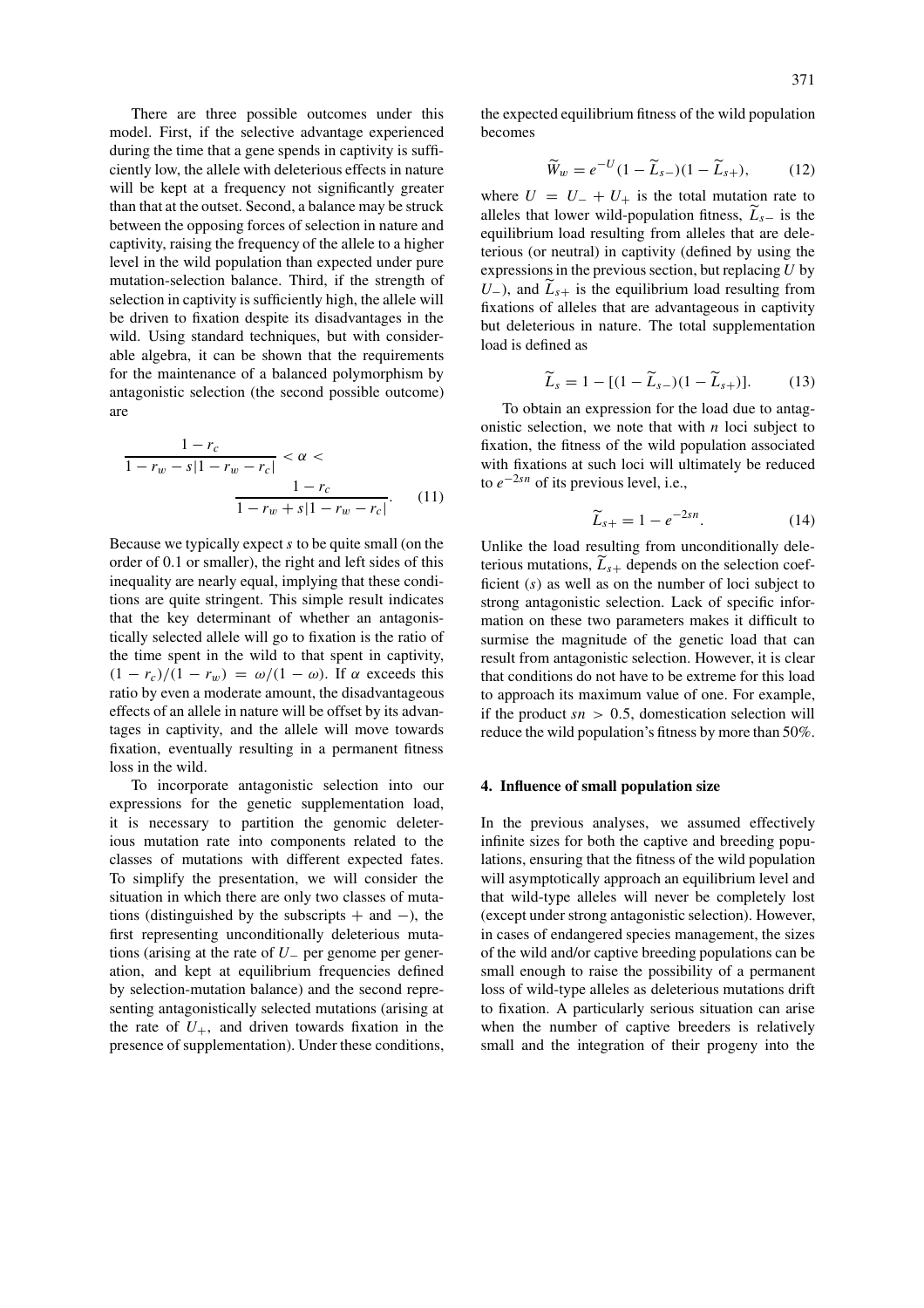wild breeding population is high, as this causes the effective size of the total population to approach that of the captive segment, even when the actual number of breeders in the wild is quite high (Ryman and Laikre 1991; Waples and Do 1994; Ryman et al. 1995).

For finite populations, a quasi-steady state equilibrium supplementation load associated with segregating mutations is expected (as in the case of an effectively infinite population) but with random genetic drift playing a role along with the forces of mutation, selection, and migration. With a single panmictic population of effective size  $N_e$ , the magnitude of this segregational load attains a maximum at an intermediate size of  $N_e \simeq 1/(2s)$  and converges to zero as  $N_e \rightarrow 0$  (because most mutations are either rapidly lost or fixed) and to the usual large-population size approximation,  $1 - e^{-U}$ , as  $N_e \rightarrow \infty$  (Kimura et al. 1963; Crow 1993; Lynch et al. 1995). However, these results do not imply that a minimum supplementation load arises at very small  $N_e$ , because when the population size is finite, the load resulting from segregating mutations incompletely describes the mean population fitness. Even though the load from segregating mutations may be relatively constant, the contributing loci experience allelic turnover as a result of fixations. As a consequence, the total genetic supplementation load continues to increase, eventually doing so at a relatively constant rate as the rate of fixation of deleterious alleles reaches a quasi-steady state level.

The extent to which fixation of deleterious mutations is likely to contribute to a permanent genetic supplementation load is a function of the time scale of consideration, the global effective population size *(Ne)*, and the magnitude of selection *(se)*. Because the mean time to fixation of a completely neutral mutation is approximately 4*Ne* generations (Kimura and Ohta 1969), one might surmise that it is safe to assume that fixation will not be a serious problem if the number of generations is smaller than *Ne*. However, it can be shown (through numerical integration of Equation 8.9.1 in Crow and Kimura 1970) that the mean time to fixation for a deleterious mutation (conditional on fixing) is less than  $N_e$  generations to a degree that depends on the magnitude of selection and on *Ne*. To make further progress, we develop the concept of the effective size for the two-population system. We then apply this definition, along with the effective selection coefficient (Equation 12), to the usual expressions for panmictic populations to evaluate the consequences of finite population size for the load associated with both segregating and fixed mutations.

The effective size of a subdivided population raises substantial technical difficulties (Chesser et al. 1993; Whitlock and Barton 1997), but a relatively simple expression can be obtained for the two-population case by defining  $N_e$  to be the reciprocal of the probability that two gametes drawn randomly from the total population are derived from the same adult in the previous generation (Ryman and Laikre 1991; after Crow and Kimura 1970). For two gametes to be derived from the same adult in the previous generation, they must both have come from the same subpopulation, and the metapopulationis derived from  $2(N_w +$  $N_c$ ) gametes. There are  $2N_wr_w$  gametes in the wild that come (in the previous generation) from the wild and  $2N_w(1 - r_w)$  that come from captivity, while in captivity there are  $2N_c(1 - r_c)$  gametes that come from the wild and  $2N_c r_c$  that come from captivity. Two gametes that have come from the wild come from the same adult with probability  $1/N_w$ , and two gametes that have come from captivity come from the same adult with probabilty 1*/Nc*. Therefore, the probability that a randomly selected pair of gametes will be derived from the same adult in the previous generation is

$$
\frac{1}{4(N_w + N_c)^2} \left( \frac{(2N_w r_w + 2N_c(1 - r_c))^2}{N_w} + \frac{(2N_c r_c + 2N_w(1 - r_w))^2}{N_c} \right)
$$
(15)

so, inverting and writing  $N_T = N_w + N_c$ ,  $N_w =$  $p_w N_T$ , and  $N_c = p_c N_T$ ,

$$
N_e = N_T \left( \frac{[r_w p_w + (1 - r_c)p_c]^2}{p_w} + \frac{[r_c p_c + (1 - r_w)p_w]^2}{p_c} \right)^{-1}.
$$
 (16a)

Although this construction strictly defines the inbreeding effective size, whereas we are concerned with the variance effective size, these two measures are essentially the same provided the population sizes remain constant (Caballero 1994). Equation (16a) provides a simple qualitative description of the effective size of a two-population system in terms of four measurable parameters (the two retention coefficients and the two breeding population sizes). This formula is similar in structure to that of Ryman and Laikre (1991) but provides a more explicit description of the mechanisms influencing the reproductive contributions of different population segments.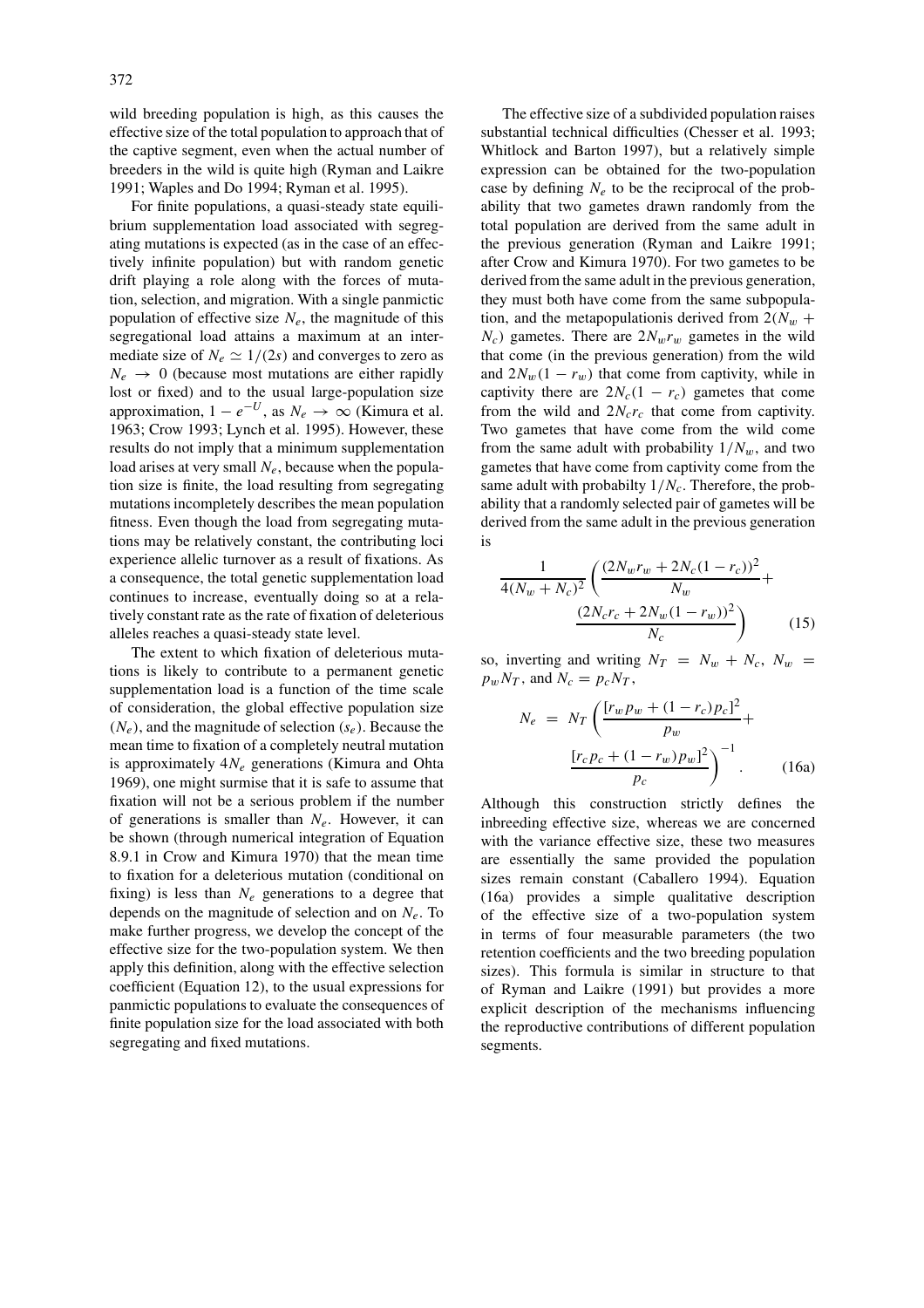Several assumptions have been made in arriving at this expression. First, we have assumed that gene flow occurs at the gamete stage, whereas migration will be at the zygote stage in most situations with animals. Since zygotic migration simply postpones inbreeding by one generation, we do not expect this assumption to have a substantive effect on *Ne*. Second, we have ignored the differences among the sexes (assuming, for example, an unbiased sex ratio), nonrandom variation in family size, and potential temporal variation in population sizes. Excess variance in family sizes, temporal fluctuations in population density, and unequal numbers of breeding males and females can all substantially depress the local effective numbers of breeders below the actual numbers. Such reductions can be accommodated by making appropriate adjustments to  $N_c$  and  $N_w$  in the previous expressions for  $p_c$  and  $p_w$  (Lande and Barrowclough 1987; Caballero 1994). Finally, it should be noted that the dynamics of random genetic drift and inbreeding implied by Equation (16a) are not immediate, but are approached asymptotically following the initiation of a two-population system.

Some limiting cases of Equation (16a) are instructive. First, as the number of breeders in captivity dominates the total population size, i.e.,  $N_c \rightarrow N_T$ , then

$$
N_e \simeq \left(\frac{(1 - r_c)^2}{N_w} + \frac{r_c^2}{N_c}\right)^{-1}.
$$
 (16b)

Under these conditions,  $N_e$  converges on  $N_c$  as the captive population becomes increasingly closed  $(r_c \rightarrow$ 1), but converges on  $N_w$  as the captive breeding stock is increasingly derived from the wild  $(r_c \rightarrow$ 0*)*. These results clearly show that the effective size of the total population depends on both the current sizes of the wild and captive populations and on their contributions to their respective breeding stocks in the following generation. Second, with equal migration between the two populations  $(r_c = r_w = 0.5)$ ,

$$
N_e = \frac{4N_w N_c}{N_T}.\tag{16c}
$$

Under these conditions, if one population size is much smaller than the other, the total effective size will be close to four times that of the smaller population, e.g., if  $N_c \gg N_w$ , then  $N_e \simeq 4N_w$ . This shows that, all other things being equal, the effective size of the total population is generally much more dependent on the breeding size of the smallest component (Equation 16c is identical in structure to the expression for *Ne* for a single population with unequal numbers of males and females; Crow and Kimura 1970). Third, it can be shown that  $N_e$  is always less than or equal to  $N_T$ , and that for fixed  $N_w$  and  $N_c$ , the maximum  $N_e$ is attained when the combination of retention coefficients satisfies  $(1 - r_c)N_c = (1 - r_w)N_w$ . This latter condition implies equal numbers of immigrants into the captive and wild populations, i.e., an absence of any demographic boost to the natural population from the captive population.

With expressions for the effective size of a subdivided population and the effective selection coefficient in hand, we are now in a position to evaluate the consequences of finite population size for the development of the supplementation load. Following the methods developed in Lynch et al. (1995), an analytical expression for the expected supplementation load associated with segregating unconditionally deleterious mutations is developed in the Appendix. As  $N_e \rightarrow \infty$ , this expression converges to that given by Equation (3), and as in the case of a single population, the load associated with segregating mutations is maximized at an intermediate value of *Ne*.

The asymptotic rate of fitness decline resulting from fixations of new mutations  $(\Delta W_m)$  is a function of the number of mutations arising in the total population per generation  $(UN_T)$ , the probability of fixation of such mutations  $(u_f)$ , and the reduction in naturalpopulation fitness per fixation, which we approximate as  $1-(1-s)^2$   $\simeq$  2*s*. Taking the product of these three terms,

$$
\Delta W_m = 2U N_T u_f s, \qquad (17)
$$

where from Crow and Kimura (1970),

$$
u_f \simeq \frac{e^{2N_e s_e/N_T} - 1}{e^{4N_e s_e} - 1}.\tag{18}
$$

As  $N_T \rightarrow 0$ , the fixation probability converges on  $1/(2N_T)$ , the expectation for an effectively neutral allele, at which point the recurrent fixation load is equal to its maximum,  $Us$ . For more general  $N_T$ , the highest possible value of  $\Delta W_m$  is expected when selection is completely relaxed in captivity  $(\theta =$ 0*)* and the captive population is closed to import  $(r_c = 1)$ , as both of these circumstances minimize the effective selection coefficient. Under these conditions, the solution of Equation (17) shows that if *U* is on the order of 1.0 and *s* is in the range of 0.01 to 0.05,  $\Delta W_m$  can exceed 0.5% per generation if the total effective population size is on the order of a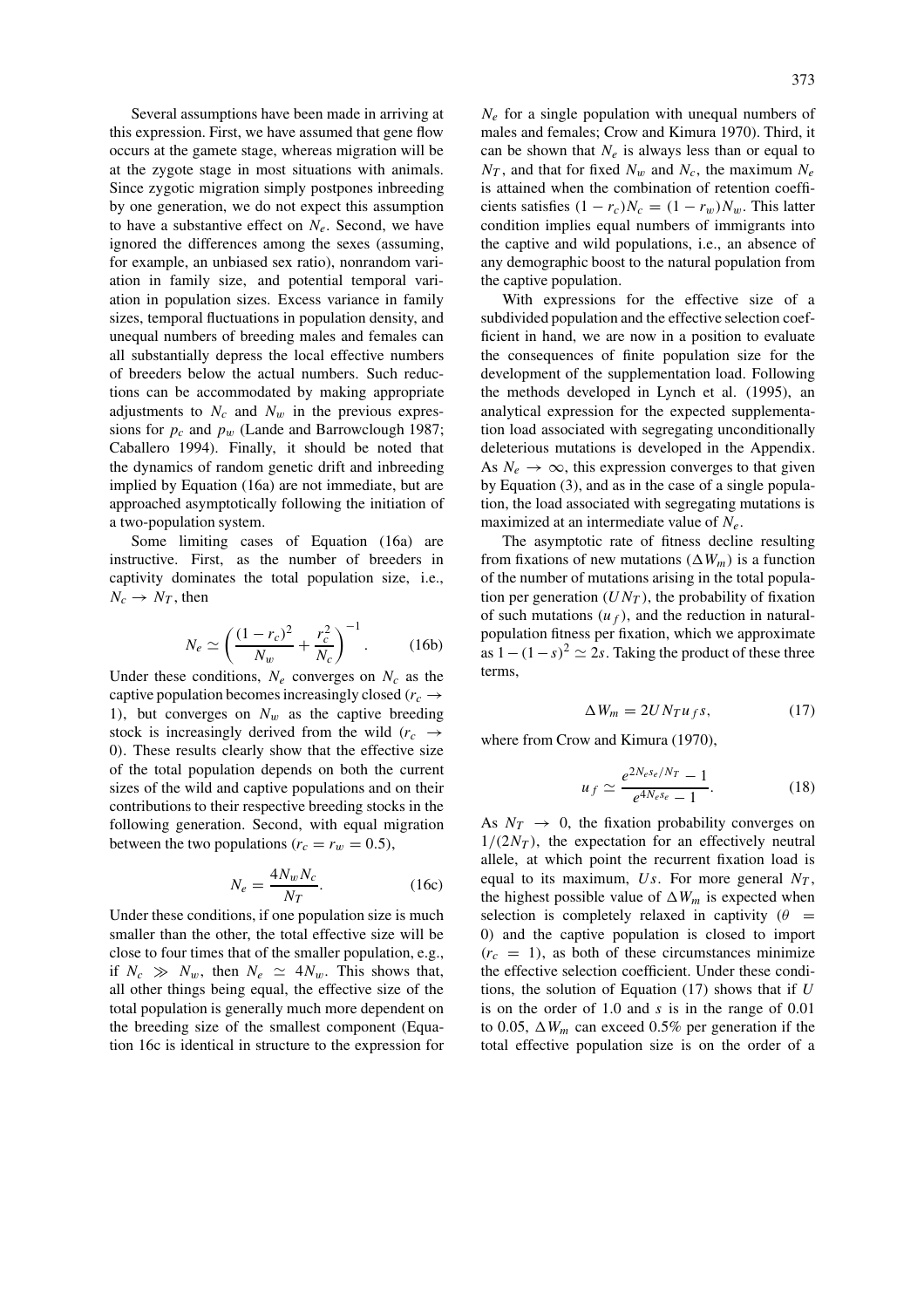

*Figure 5.* Expected asymptotic loss rates of wild-population fitness, given as a fractional loss per generation, obtained by use of Equation (17). It is assumed that the captive population is entirely closed to import from the wild and experiences complete relaxation of selection ( $r_c = 1$  and  $\theta = 0$ ), and that the genomic deleterious mutation is  $U = 1$ . Results are given for two different proportional sizes of the captive population *(pc)*.

few hundred breeders or smaller (Figure 5). Much higher estimates of  $\Delta W_m$  arise when there is substantial gene flow from the captive to the wild population (small  $r_w$ ) and when the fraction of the population in captivity  $(p_c)$  is large, as these conditions result in the productivity of the total metapopulation being dominated by members of the captive segment.

Finally, we note that although  $\Delta W_m$  defines the eventual steady-state rate of decline in fitness for a finite population resulting from new mutations, there is also an initial, expected permanent loss in fitness owing to mutations pre-existing in the base population. This loss can in some cases be considerable even though  $\Delta W_m$  may be small. To see this, recall that the equilibrium frequency of a deleterious allele in a large randomly mating base population is approximately *u/s* under the multiplicative model, where *u* is the genic mutation rate to deleterious alleles. Letting *n* be the total number of loci influencing fitness, the expected equilibrium number of deleterious genes carried per individual is then  $2nu/s = U/s$ . This shows that the average individual in an equilibrium population carries the equivalent of  $s^{-1}$  generations of new mutations. Thus, for large *t*, the cumulative permanent reduction in fitness resulting from fixations of deleterious alleles both residing in the base population and arising subsequent to the initiation of a supplementation program is

$$
\Delta W(t) \simeq 1 - e^{-2UN_T u_f(1+st)}.\tag{19}
$$

Further incorporating the equilibrium load due to segregating mutations, the mean fitness of the wild population can then be described as

$$
W_w(t) \simeq e^{-U}(1 - \widetilde{L}_s)[1 - \Delta W(t)]. \tag{20a}
$$

Rearranging, the approximate time for the mean genetic fitness of the wild population to be reduced to a fraction *P* of that in the original base population  $(e^{-U})$  is

$$
\bar{t} \simeq -\frac{1}{s} \left[ 1 + \frac{\ln[P/(1 - \widetilde{L}_s)]}{2UN_T u_f} \right].
$$
 (20b)

This expression is most appropriate for  $\bar{t}$  on the order of  $N_e$  or higher, as we have assumed that the time to settle into the equilibrium segregational variance and to fix pre-existing deleterious mutations is less than  $\overline{t}$ .

# **5. Discussion**

We have focused on the situation in which a natural population is exposed to a recurrent pattern of gene flow from another population segment that is subject to an altered selective environment. In some respects, our results are related to previous theory concerned with the evolutionary origin of ecological specialization (Kawecki 1994; Holt and Gomulkiewicz 1997; Kawecki et al. 1997; Kirkpatrick and Barton 1997). The fundamental principle underlying all of these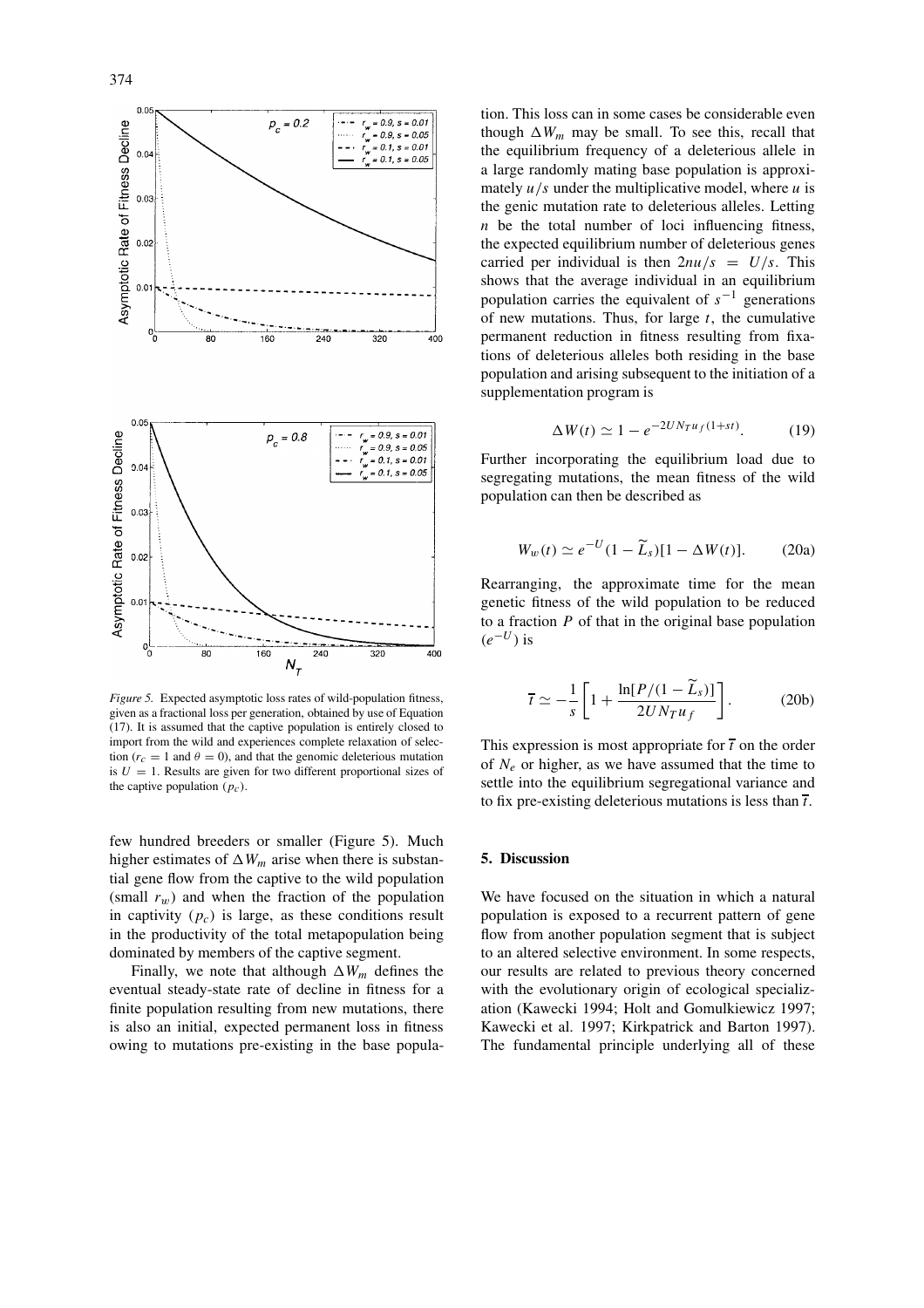studies is that selection operates on genes in a metapopulation system in proportion to their relative residence times and selective advantages in various habitats. Mutations that are deleterious in one particular habitat will nevertheless accumulate if selection is sufficiently relaxed (or is antagonistic) in other more productive habitats.

Our results clearly show that captive breeding programs that impose relaxed (or positive) selection on alleles that are otherwise deleterious in nature can have pronounced negative effects on the genetic fitness of natural populations on time scales no greater than a few dozen generations. Although we have not explicitly related the development of the genetic supplementation load to the dynamics of population size (see Ford (in press) for one approach to this problem), the potential consequences for the viability of a natural population can be understood relatively easily. Let *Rmax* be the maximum number of adult progeny produced per adult per generation in the wild population (at low population density after ecological forces have been taken into account) prior to exposure to supplementation, with  $R_{max} = 2$  being the minimum level of productivity necessary for a stable population (assuming a population with separate sexes). A supplementation load reduces this reproductive potential to  $R_{max}(1 - L_s)$ . Thus, if  $R_{max} = 4$ , an approximate value for many vertebrates, a load greater than 50% would eliminate the ability of the population to sustain itself demographically. In principle, habitat improvement could mitigate the consequences of a genetic supplementation load through an increase in  $R_{max}$ , e.g., a doubling in  $R_{max}$  would completely offset a 50% genetic supplementation load. On the other hand, habitat deterioration in the face of a growing genetic supplementation load can only put a wild population in a more precarious situation. The major findings of this study can be summarized as follows:

First, for a population subject to external supplementation, the loss of adaptation to the natural habitat is expected to be most severe when genes spend substantial fractions of time in the captive environment (a high value of *rc*) and migrants from the captive population make a large contribution to the pool of breeding individuals in the wild (a low value of  $r_w$ ) each generation. Under these conditions, which are common attributes of augmentation programs whose primary aim is to provide a demographic boost to a wild population, the captive population segment is the dominant contributor to the entire productivity

of the species. In addition, when  $r_c$  is high, mutant alleles reside in captivity for many consecutive generations, allowing them to drift to higher frequencies before they experience selection in nature. The net result is the accumulation of alleles that are neutral (or beneficial) in captivity but deleterious in nature and the progressive transformation of the wild population to a genetic state such that complete collapse can occur in the absence of continued supplementation. Such a condition presents a particularly difficult management problem. On the one hand, the wild population has become entirely reliant on the captive population for subsidization. On the other hand, prolongation of the captive breeding program will only exacerbate the situation by promoting the accumulation of more deleterious mutations, particularly if domestication selection is a significant contributor to the genetic deterioration. As noted above, the time to reach a genetic state of non-self-sustainability can be delayed by habitat improvement (through an increase in  $R_{max}$ ), but it can not be postponed indefinitely if fixations of deleterious mutations are occurring.

Second, although the supplementation load declines with decreasing degree of purity of the captive population, the magnitude of improvement is much less than proportional to  $r_c$ . For example, captive breeding programs that rely entirely on wild-born individuals each generation  $(r_c = 0)$ provide little advantage (∼ 20%) over programs that rely on as much as 50% captive- born stock each generation (lower half of Figure 2). Although complete replenishment of the captive population from the wild each generation does minimize the segregational load, this load can still exceed 50% if selection is largely relaxed in captivity. Such a high load in the face of high gene flow is a consequence of the fact that mutant alleles still pass through the captive population every other generation, thereby experiencing substantial sheltering from selection.

Third, the degree of purity of the captive population  $(r_c)$  and its reproductive isolation from the wild population  $(r_w)$  interact synergistically to define the equilibrium segregational load. Although the supplementation load declines to only an intermediate level as  $r_c$  is reduced to a minimum, the load declines at an accelerating rate towards zero with increasing degree of purity of the natural population  $(r_w)$ . For example, increasing  $r_w$  from 0.8 to 1.0 yields a much greater reduction in the load than increasing *rw* from 0.6 to 0.8, especially if the captive population is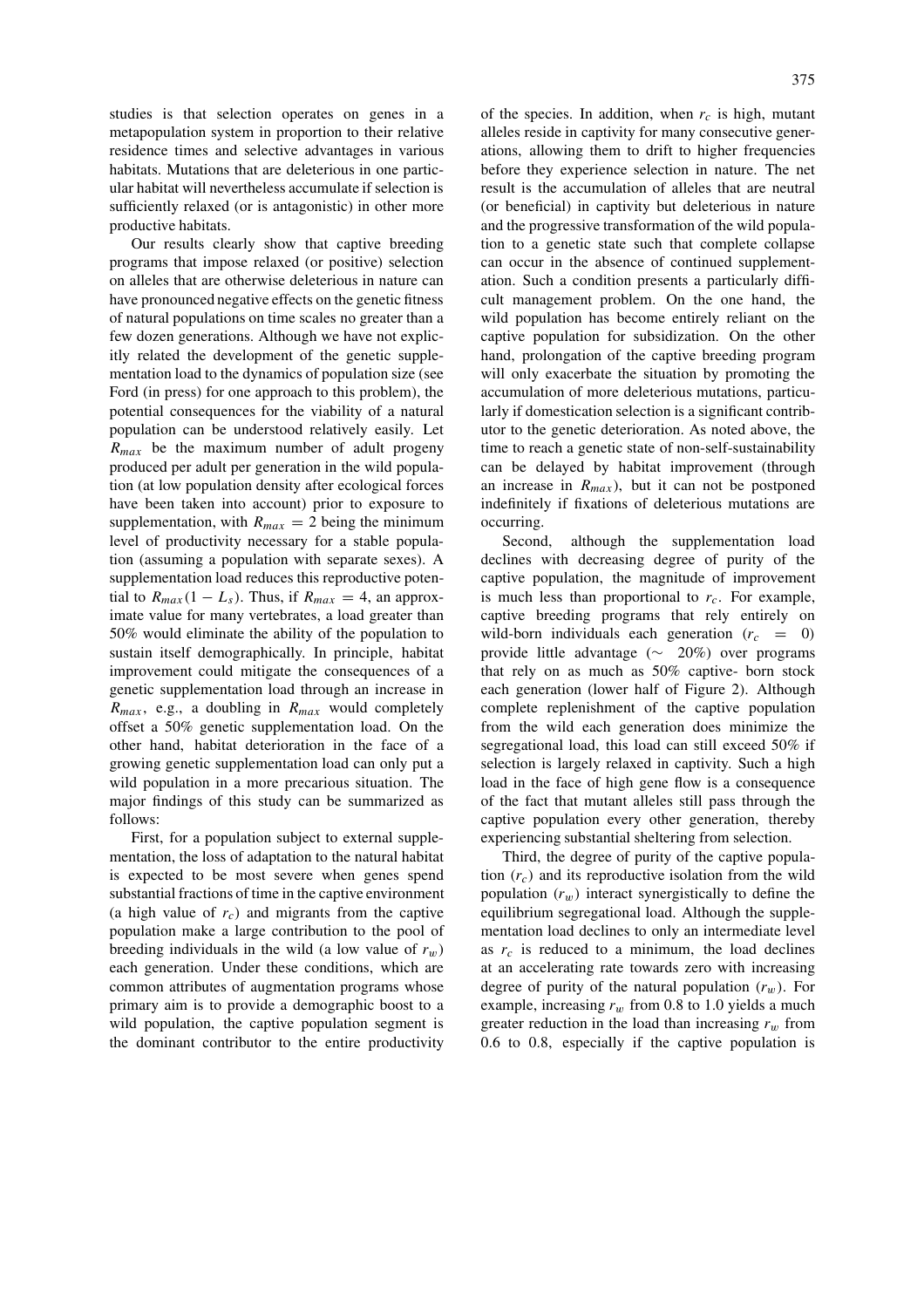largely closed to import. If the captive population is quite pure  $(r_c > 0.8)$ , the load on the wild population is nearly independent of the purity of the wild population until  $r_w$  exceeds a threshold value on the order of 0.8 or higher. Thus, from a management standpoint, situations in which the captive population is kept largely free from import put very high demands on the need to prevent gene flow into the wild population. This raises practical concerns because, in general, it is much easier to insure that some breeding members of the natural population are born in the wild than to ensure almost no contribution from the captive population. Moreover, because the goal of many supplementation programs is to provide a demographic boost to the wild population, the conditions that maximize the likelihood of such a boost (high  $r_c$  and low  $r_w$ ) are precisely the ones that are likely to maximize the genetic supplementation load.

It is worth noting that all of the results summarized above are remarkably consistent with those obtained by Ford (in press), who modeled the fitness consequences of a single quantitative trait under stabilizing selection for different phenotypic optima in two effectively infinite subpopulations. Under this type of quantitative-genetic model, the fitness of a particular allele depends on both the environmental setting and on the genetic background, and quite unlike the situation that we modeled, no allele is unconditionally deleterious or advantageous in any environment. That the Ford model yields estimates of the segregational load that are quantitatively similar to those reported here suggests strongly that our results are not a peculiar feature of one specific genetic model but rather a general outcome of divergent selection in two environments.

Fourth, although most of our results were derived under the assumption that the effective population size is large enough to safely ignore random genetic drift, virtually all captive breeding programs will enhance the likelihood of fixation of unconditionally deleterious mutations through reductions in the effective population size and/or the effective selection coefficient. Moreover, it is important to note that substantial genetic deterioration resulting from fixations does not require the input of new mutations, as most populations are expected to harbor the equivalent of several dozens of generations of mutation resulting from prior input.

Fifth, alleles that are deleterious in nature but favored in captivity can become fixed in large as well as small populations. Indeed, it is possible that the rate of genetic deterioration resulting from via domestication selection may increase with population size, as larger populations are more likely to harbor rare conditionally advantageous alleles. Thus, it is an open question as to whether captive populations with large effective sizes are less likely to compromise the fitness of a recipient wild population.

In principle, a wild population can readapt to the natural environment after it has been released from a supplementation program. However, if the prior supplementation load is so high that the population is unable to replace itself on a per-generation basis, recovery will require that the rate of readaptation offset the consequences of demographic decline (unless, as noted above, ecological modifications can be made to elevate  $R_{max}$ ). Even if the primary source of genetic deterioration is simply an elevation in frequencies of deleterious alleles, a return to wildtype fitness can require several dozens of generations, especially if the wild population had previously experienced substantial gene flow from the captive population (Figure 4). In this case, the rate of recovery will depend primarily on the average selection coefficient against the deleterious alleles that had accumulated under the previous conditions of relaxed selection. If, on the other hand, a significant fraction of the load is associated with fixed mutations, the time to recovery may be substantially greater, as this will require the input of new back or compensatory mutations and/or the importation of wild-type alleles from alternative population sources.

Throughout, we have assumed constant migration rates among populations, but even under the most carefully managed systems  $r_w$  and  $r_c$  are likely to vary from generation to generation due to environmental stochasticity. For example, the breeding segment of the wild population may be dramatically reduced in some years by natural fluctuations in the environment and/or unforeseen human disturbance. For populations with *Ne* sufficiently large to avoid fixations, the expressions that we derived under the assumption of constant migratory patterns should still yield a close approximation to the long-term average load provided the time-average values of  $r_w$  and  $r_c$  are utilized. In this case, because the expected frequency of a deleterious allele is a function of the long-term average fraction of time spent in alternative environments over the (many generation) life-time of the gene, temporal fluctuations should not alter the long-term average allele frequency (although temporal variations around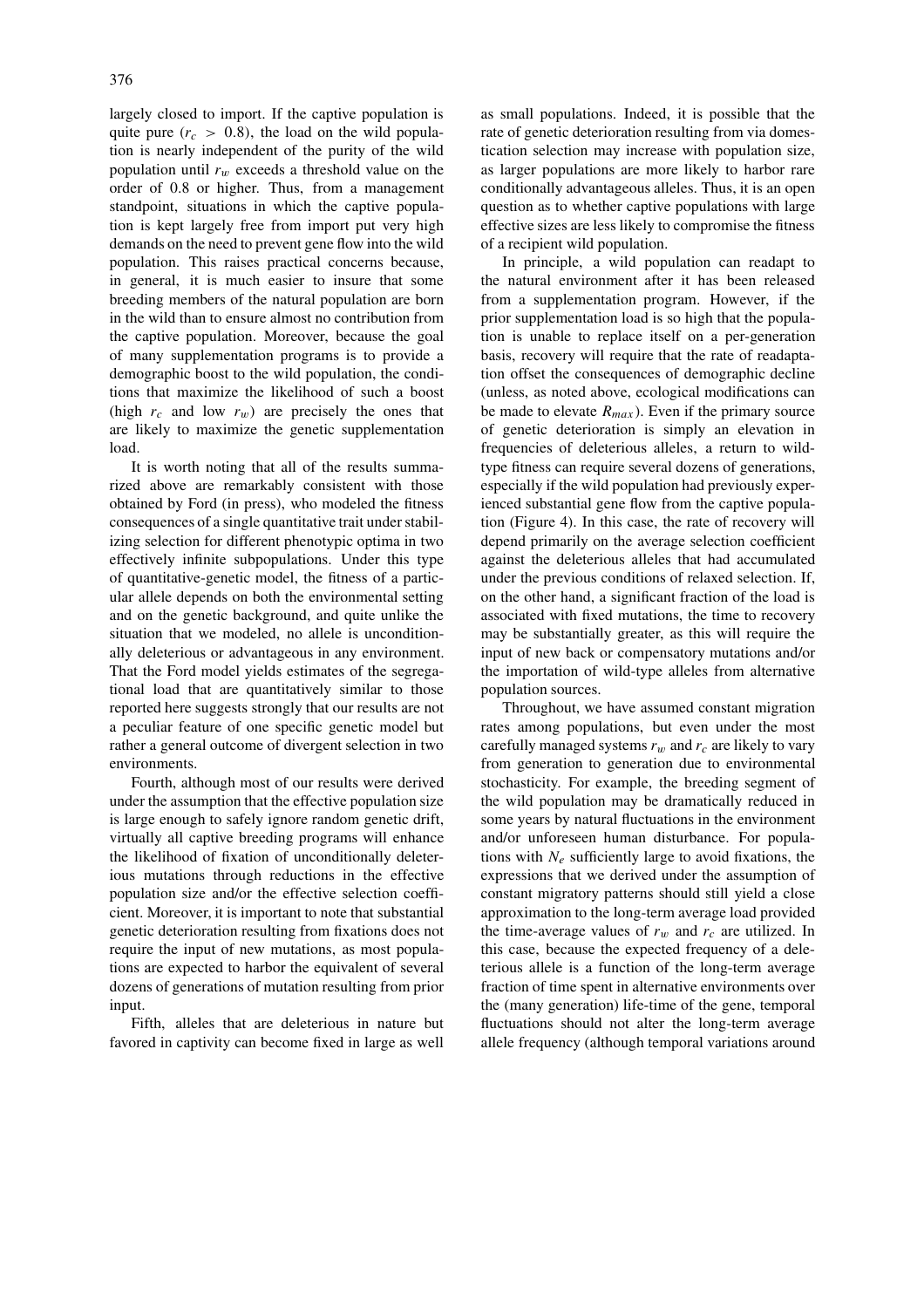In summary, the consequences of gene flow from domesticated populations raise serious concerns about the use of supportive breeding programs to enhance the ability of a natural population to sustain harvesting (Larkin 1980; Cuenco et al. 1993) or to enhance genetic diversity (Kapuscinski and Lannon 1984; Wohlfarth 1993). While there may be good reasons for short-term efforts to boost the size of wild populations with propagules from a captive stock (Olney et al. 1994), long-term supplementation programs appear to be incompatible with the permanent maintenance of self-sustaining wild populations, unless the two population segments are kept in a state of long-term reproductive isolation.

#### **Acknowledgements**

This work has been supported by a grant to ML from the Oregon Department of Fish and Wildlife. We thank M. Ford, K. Kostow, K. Higgins, S. Ratner, R. Waples, and an anonymous reviewer for helpful comments.

#### **Appendix**

Once *N<sub>e</sub>* and *s<sub>e</sub>* have been established, methods from Crow and Kimura (1970) may be used to determine the probabilities of and time until fixation or loss of a mutant allele. Noting that the initial frequency of a new mutant allele is  $1/(2N_T)$ , where  $N_T$  is the total census size of the metapopulation, formulae similar to Equations (A3), (A7) and (A12) from Lynch et al. (1995) can be derived. The expected cumulative segregational load caused by a mutant allele during its sojourn through the metapopulation is

$$
L = 2(1 - u_f) \times \left[ -e^{4N_e s_e} \left( \text{Ei}(4N_e s_e) - \text{Ei}(4N_e s_e \right) \right]
$$

$$
- \frac{1}{2N_T} \right) - \ln \left( 1 - \frac{1}{2N_T} \right) + 2u_f \left[ \text{Ei}(4N_e s_e \left( 1 - \frac{1}{2N_T} \right) \right]
$$

$$
- \frac{1}{2N_T} \right) - \ln \left( 4N_e s_e \left( 1 - \frac{1}{2N_T} \right) \right) - \gamma \right],
$$

where  $u_f$  is defined by Equation (18), Ei is the exponential integral, and  $\gamma$  is Euler's constant. The mean time to absorption of a newly arisen mutant allele is

$$
\overline{t}_a = \frac{L}{2s_e} + \frac{1 - u_F}{s_e} \left[ \mathcal{E}_1 \left( \frac{4N_e s_e}{2N_T} \right) + \ln \left( \frac{4N_e s_e}{2N_T} \right) + \gamma \right] +
$$
  

$$
\frac{u_F}{s_e} \left[ e^{4N_e s_e} \left( \mathcal{E}_1 \left( \frac{4N_e s_e}{2N_T} \right) - \mathcal{E}_1 \left( 4N_e s_e \right) \right) + \ln \left( \frac{1}{2N_T} \right) \right]
$$

where  $E_1$  is the exponential integral of order one. From these two expressions, the equilibrium segregational fitness can be calculated as

$$
\left(1 - \frac{L}{\bar{t}_a}\right)^{UN_T \bar{t}_a}.\tag{21}
$$

#### **References**

- Adkison MD (1994) *Application of Mathematical Modeling to Problems in Salmon Biology and Management*. Ph. D. Dissertation, University of Washington, Seattle.
- Allendorf FW (1993) Delay of adaptation to captive breeding by equalizing family size. *Conserv. Biol.*, **7**, 416–419.
- Arnold SJ (1995) Monitoring quantitative genetic variation and evolution in captive populations. In: *Population Management for Survival and Recovery* (eds. Ballou JD, Gilpin M, Foose TJ), pp. 295–317. Columbia University Press, New York.
- Ballou JD, Gilpin M, Foose TJ, eds. (1995) *Population Management for Survival and Recovery*. Columbia University Press, New York.
- Bürger R, Hofbauer J (1994) Mutation load and mutation-selectionbalance in quantitative genetic traits. *Journal of Mathematical Biology*, **32**, 193–218.
- Byrne A, Bjornn TC, McIntyre JD (1992) Modeling the response of native steelhead to hatchery supplementation programs in an Idaho river. *North American Journal of Fisheries Management*, **12**, 62–78.
- Caballero A (1994) Developments in the prediction of effective population size. *Heredity*, **73**, 657–679.
- Campton DE (1995) Genetic effects of hatchery fish on wild populations of Pacific salmon and steelhead: What do we really know? *American Fisheries Society Symposium*, **15**, 337–353.
- Chesser RK, Rhodes EO, Sugg DW, Schnabel A (1993) Effective sizes for subdivided populations. *Genetics*, **135**, 1221–1232.
- Crow JF (1993) Mutation, mean fitness, and genetic load. *Oxford Surv. Evol. Biol.*, **9**, 3–42.
- Crow JF, Kimura M (1970) *An Introduction to Population Genetics Theory*. Harper & Row, New York.
- Cuenco ML (1994) A model of an internally supplemented population. *Transactions of the American Fisheries Society*, **123**, 277–288.
- Eyland EA (1971) Moran's island migration model. *Genetics*, **69**, 399–403.
- Fleming IR, Gross MR (1993) Breeding success of hatchery and wild coho salmon *(Oncorhynchus kisutch)* in competition. *Ecological Applications*, **3**, 230–245.
- Ford M (in press) The effects of selection during supportive breeding. *Conserv. Biol.*
- Frankham R, Loebel DA (1992) Modeling problems in conservation genetics using captive *Drosophila* populations: rapid genetic adaptation to captivity. *Zoo Biology*, **11**, 333–342.
- Haldane JBS (1937) The effect of variation on fitness. *American Naturalist*, **71**, 337–349.
- Holt RD, Gomulkiewicz R (1997) How does immigration influence local adaptation? A reexamination of a familiar paradigm. *American Naturalist*, **149**, 563–572.
- Kapuscinski ARD, Lannan JE (1984) Application of a conceptual fitness model for managing Pacific salmon fisheries. *Aquaculture*, **43**, 135–146.
- Kawecki TJ (1994) Accumulation of deleterious mutations and the evolutionary cost of being a generalist. *American Naturalist*, **144**, 833–838.